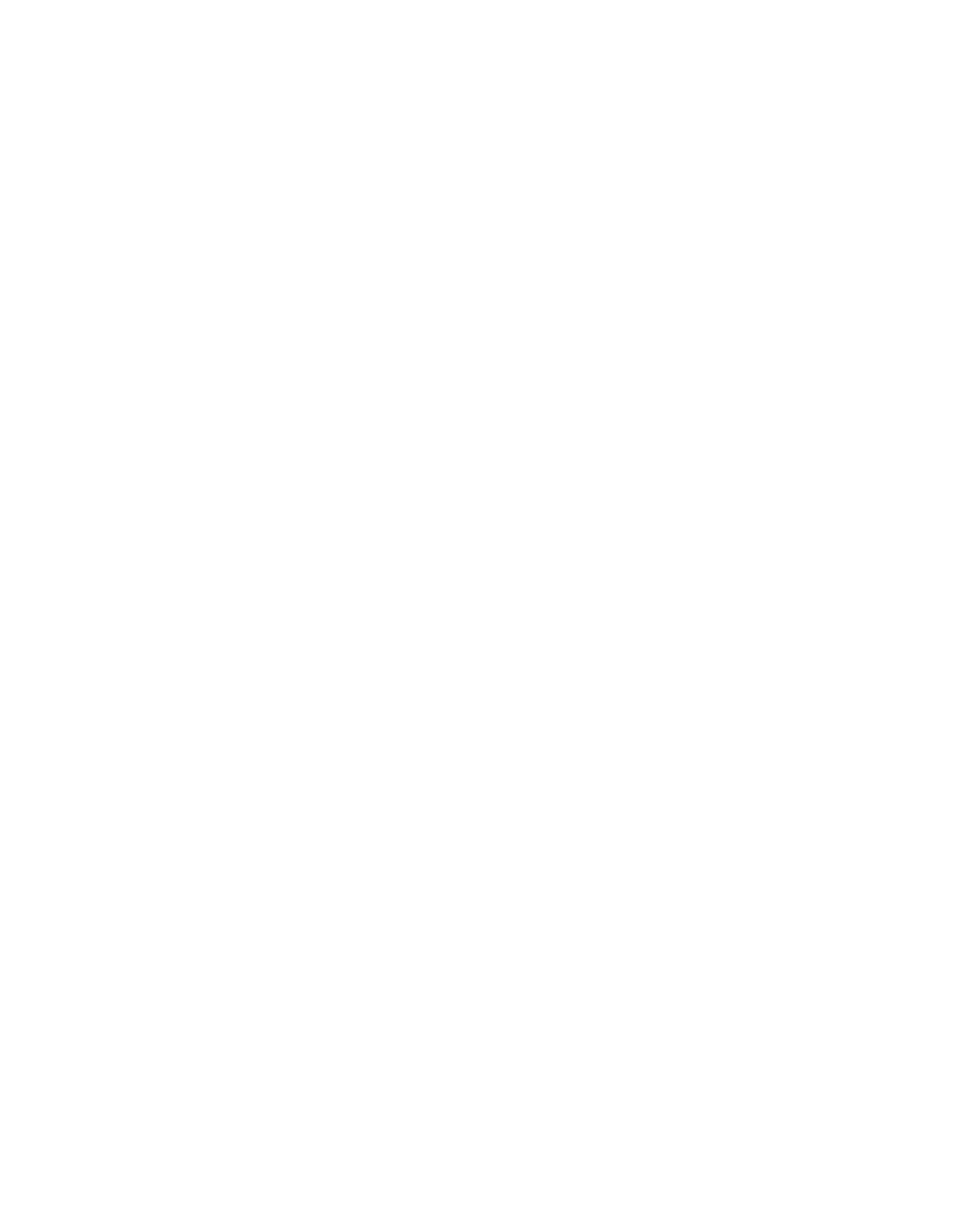Bidders on the above-named project are hereby notified that the Bidding Documents are modified as indicated below. Bidders are required to acknowledge receipt of this Addendum in the space provided on the Document 00410 - Bid Form.

This Addendum shall become part of the Contract and provisions of the Contract apply.

# **SPECIFICATIONS**

The following sections are modified as indicated below.

- 1. SECTION 01500 TEMPORARY FACILITIES AND CONTROLS:
	- a. Change Temporary Dewatering System Loading Scenario 1 to 250 GPM.
		- 1) Replace 300 with 250 in paragraph 1.07 F.2.a.1).
	- b. Conveyors for cake handling shall be enclosed.
		- 1) Add the word, "enclosed" before conveyors in paragraph 1.07 F.2.a.7).
	- c. Add requirement for temporary covers for cake hauling truck/roll-off bin.
		- 1) Add the following sentence to the end of paragraph 1.07 F.2.a.7):
			- a) Cake hauling truck/bin shall be enclosed with a permanent or temporary cover sufficient to contain odors until hauled from plant site.
- 2. SECTION 03923 CONCRETE REPAIR MORTAR:
	- a. Add specification section in its entirety.
- 3. SECTION 13215 DIGESTER CLEANING:
	- a. Remove sludge screen requirement for sludge that the Owner is handling.
		- 1) Replace paragraph 1.04 B.5 with the following:
			- a) Owner will handle and remove all sludge down to elevation 897.50 prior to handing over to Contractor.

# **HEX DRAWINGS - VOL 3 OF 4**

The following drawings for Volume 3 of 4 are modified as indicated below.

- 1. DRAWING G004 OVERALL SITE PLAN:
	- a. Owner will handle installing topsoil.
		- 1) Replace General Note No. 3 with the following:
			- a) CONTRACTOR IS RESPONSIBLE FOR REMOVING ALL DEBRIS RESULTING FROM CONSTRUCTION WORK, RESTORING GRADE AND IRRIGATION PIPING TO ORIGINAL CONDITION. FINAL GRADE SHALL BE FINE GRADED. OWNER WILL INSTALL TOPSOIL, SEED, AND REPLACE LANDSCAPING.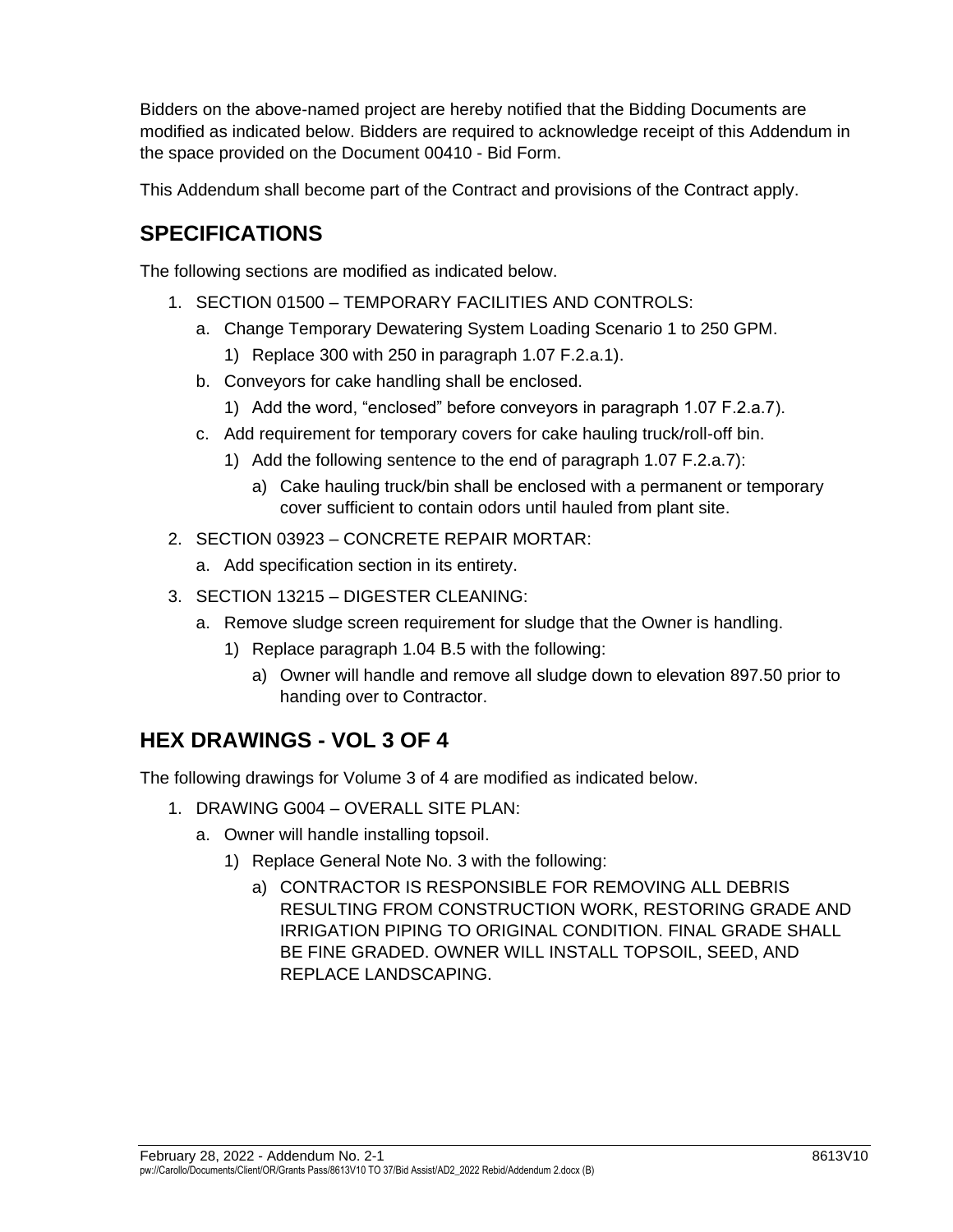- 2. DRAWING G008 GENERAL MECHANICAL NOTES:
	- a. Clarify concrete repair.
		- 1) Last sentence for existing work and demolition note 4A shall be replaced with the following:
			- a) CONTRACTOR SHALL REPAIR AREAS OF DEMOLISHED CONCRETE PER S204/TYP WITH PRODUCT SPECIFIED IN SPECIFICATION 03923.
- 3. DRAWING 61A101 GAS BLENDER BUILDING FLOOR & REFLECTED CEILING PLAN:
	- a. CMU Water Repellent for CMU shall be exterior only.
		- 1) Amend Finish Schedule PT3 to be Exterior Only.

## **DC DRAWINGS - VOL 4 OF 4**

The following drawings for Volume 4 of 4 are modified as indicated below.

- 1. DRAWING G004 OVERALL SITE PLAN:
	- a. Owner will handle installing topsoil.
		- 1) Replace General Note No. 3 with the following:
			- a) CONTRACTOR IS RESPONSIBLE FOR REMOVING ALL DEBRIS RESULTING FROM CONSTRUCTION WORK, RESTORING GRADE AND IRRIGATION PIPING TO ORIGINAL CONDITION. FINAL GRADE SHALL BE FINE GRADED. OWNER WILL INSTALL TOPSOIL, SEED, AND REPLACE LANDSCAPING.
- 2. DRAWING G008 GENERAL MECHANICAL NOTES:
	- a. Clarify concrete repair.
		- 1) Last sentence for existing work and demolition note 4A shall be replaced with the following:
			- a) CONTRACTOR SHALL REPAIR AREAS OF DEMOLISHED CONCRETE PER S204/TYP WITH PRODUCT SPECIFIED IN SPECIFICATION 03923.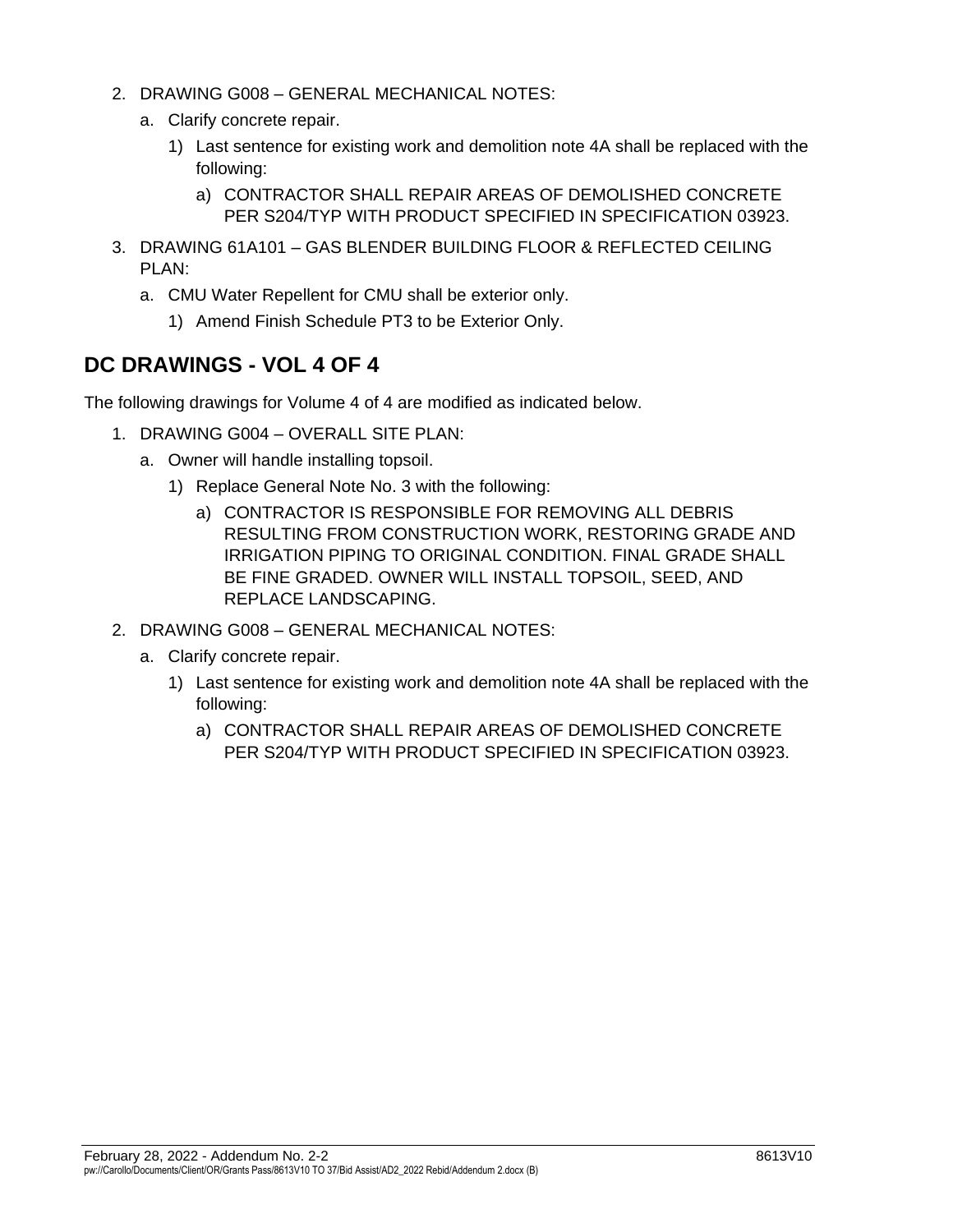### New Section

#### **SECTION 03923**AD2

## **CONCRETE REPAIR MORTAR**

#### **PART 1 GENERAL**

#### **1.01 SUMMARY**

A. Section includes: Concrete repair mortar.

### **1.02 REFERENCES**

- A. American Association of State Highway and Transportation Officials (AASHTO):
	- 1. T277 Standard Method of Test for Electrical Indication of Concrete's Ability to Resist Chloride Ion Penetration.
- B. ASTM International (ASTM):
	- 1. C109 Standard Test Method for Compressive Strength of Hydraulic Cement Mortars (Using 2-inch or [50-mm] Cube Specimens).
	- 2. C293 Standard Test Method for Flexural Strength of Concrete (Using Simple Beam With Center-Point Loading).
	- 3. C496 Standard Test Method for Splitting Tensile Strength of Cylindrical Concrete Specimens.
	- 4. C882 Standard Test Method for Bond Strength of Epoxy-Resin Systems Used With Concrete By Slant Shear.

#### **1.03 SUBMITTALS**

- A. Product Data.
- B. Manufacturer's Instructions.

## **1.04 DELIVERY, STORAGE, AND HANDLING**

- A. Deliver, store, and handle packaged materials in the manufacturer's original, sealed containers.
- B. Clearly identify each container with the manufacturer's name, name and type of product, and batch numbers.
	- 1. Remove damaged material from the site.
- C. Store and condition the specified product as recommended by the manufacturer.
- D. Store materials subject to damage by dirt and moisture in a clean, dry location, off the ground and suitably protected.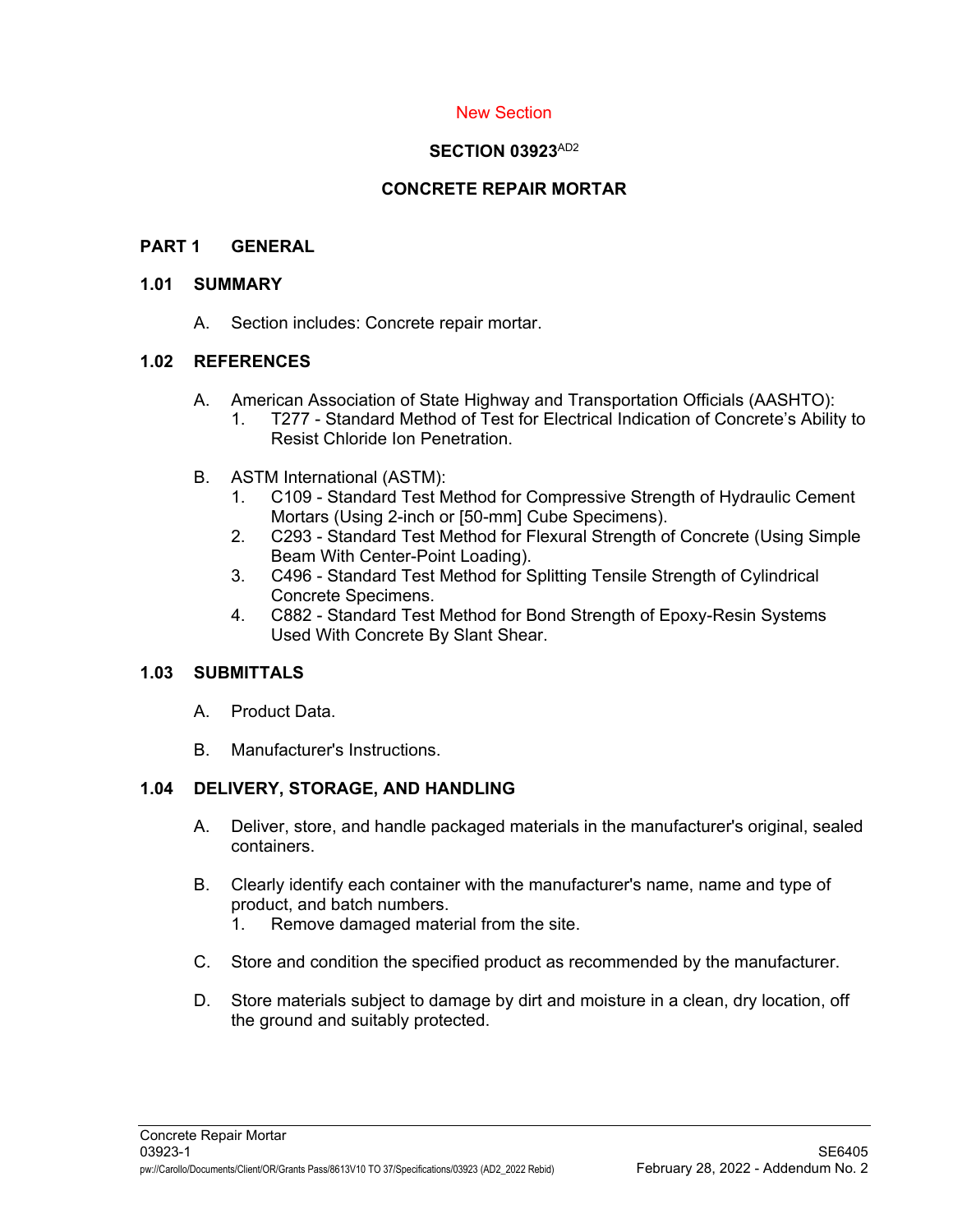#### **PART 2 PRODUCTS**

#### **2.01 MANUFACTURERS**

- A. The following or equal:
	- 1. Sika, SikaTop 123 Plus.

#### **2.02 DESIGN AND PERFORMANCE CRITERIA**

- A. General: Composed of pre-packaged polymer-modified portland cement mortar used to perform shallow repairs on horizontal, vertical, and overhead applications.
- B. Design requirements:
	- 1. Provide material suitable for performing in environments subject to corrosive attack by chlorides and sulfates, freeze/thaw cycles, low permeability, and abrasion resistant.
	- 2. Capable of being poured in place or troweled in place to suit the conditions encountered.

#### **2.03 MATERIALS**

A. Water: Potable, clean, and not detrimental to mortar.

#### **2.04 MANUFACTURED UNITS**

- A. Component A shall be a liquid polymer emulsion with an acrylic copolymer base and additives:
	- 1. pH: 4.5 to 6.5.
	- 2. Film forming temperature: 73 degree Fahrenheit maximum.
	- 3. Tear strength: 950 pounds per square inch minimum.
	- 4. Elongation at break: 500 percent minimum.
	- 5. Particle size: Less than 0.1 micron.
- B. Component A shall contain an organic, penetrating corrosion inhibitor that has been independently proven to reduce corrosion in concrete.
	- 1. The corrosion inhibitor shall not be calcium nitrite, and shall have a minimum of 5 years of independent field-testing to document performance on actual construction projects.
- C. Component B shall be a blend of selected portland cements, specially graded aggregates, admixtures for controlling setting time, water reducers for workability, and an organic accelerator.
- D. Materials shall be supplied as a factory-blended unit.
- E. Placeable in 1/8 inch to 1-1/2 inch depth per lift for vertical applications and 1/8 inch to 1 inch in depth for overhead applications.